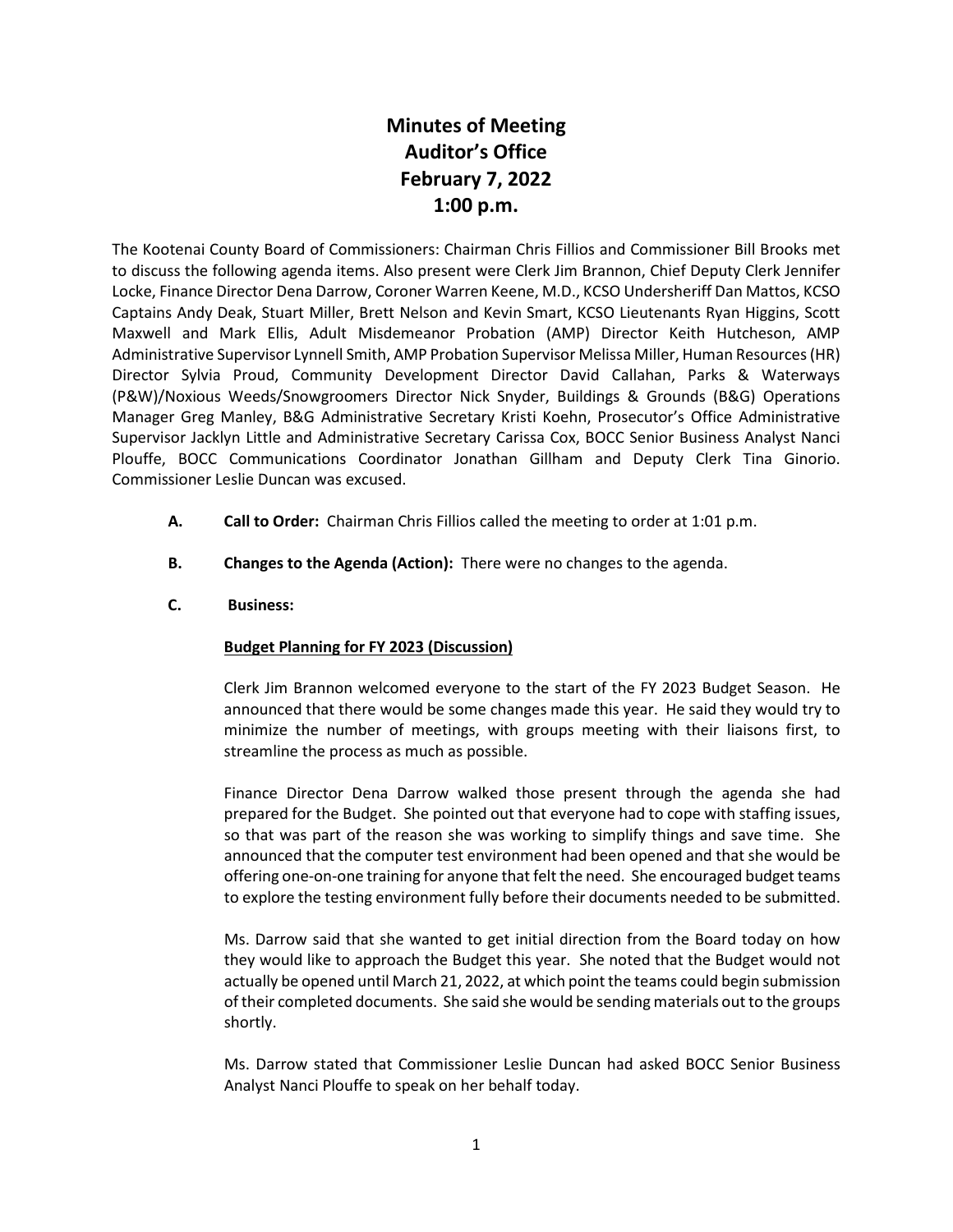Ms. Darrow remarked that the inflation rate at this moment was 7.3%, an almost 40 year high. She said this needed to be kept in mind, especially when considering Personnel and the cost of commodities. She stated that supply chain interruptions and component shortages needed to be taken into account as well.

• Ms. Darrow proceeded to her list of questions for the Board. She asked if the Board was amenable to groups bringing forward new positions for FY 2023, in addition to those which were already vacant.

Commissioner Bill Brooks acknowledged that some new positions would probably be necessary, but groups would need to demonstrate real need before they would be added.

Chairman Fillios agreed and suggested that filling the open positions should receive the most attention.

Ms. Plouffe reported that Commissioner Duncan had said there were probably a couple of positions that would have to be added, such as for Buildings & Grounds, but to keep it to a minimum.

• Ms. Darrow asked what the Board would like to do with position changes and promotions.

Chairman Fillios said these should be included in the Budget. Commissioner Brooks agreed. Ms. Plouffe said Commissioner Duncan had no comment on this.

• Ms. Darrow asked what the Board wished to do regarding Pay Plan Steps. She said that all County employees were now part of Pay Plan Matrices and would receive one step.

Ms. Plouffe said she thought Commissioner Duncan felt this needed to be included.

Ms. Darrow noted that the Board did not necessarily have to approve the Steps, but that they would be presented as part of the initial material. She added that people would move ahead based on their anniversary dates, rather than everyone on October 1.

Ms. Plouffe reported that the cost of moving all staff ahead on anniversary dates would be about \$632,000, unloaded, or about \$1 million loaded.

Chairman Fillios stated that the cost of the Pay Plan Steps would represent between 1% and 2% of the County's maximum tax rate increase of 3%. He pointed out that this did not include a COLA (Cost of Living Adjustment). He said that, according to the available date, the cost of living was increasing faster than wages across the U.S. He cautioned those present that, the more that went into Personnel, the less there would be available to spend elsewhere, so they should plan accordingly.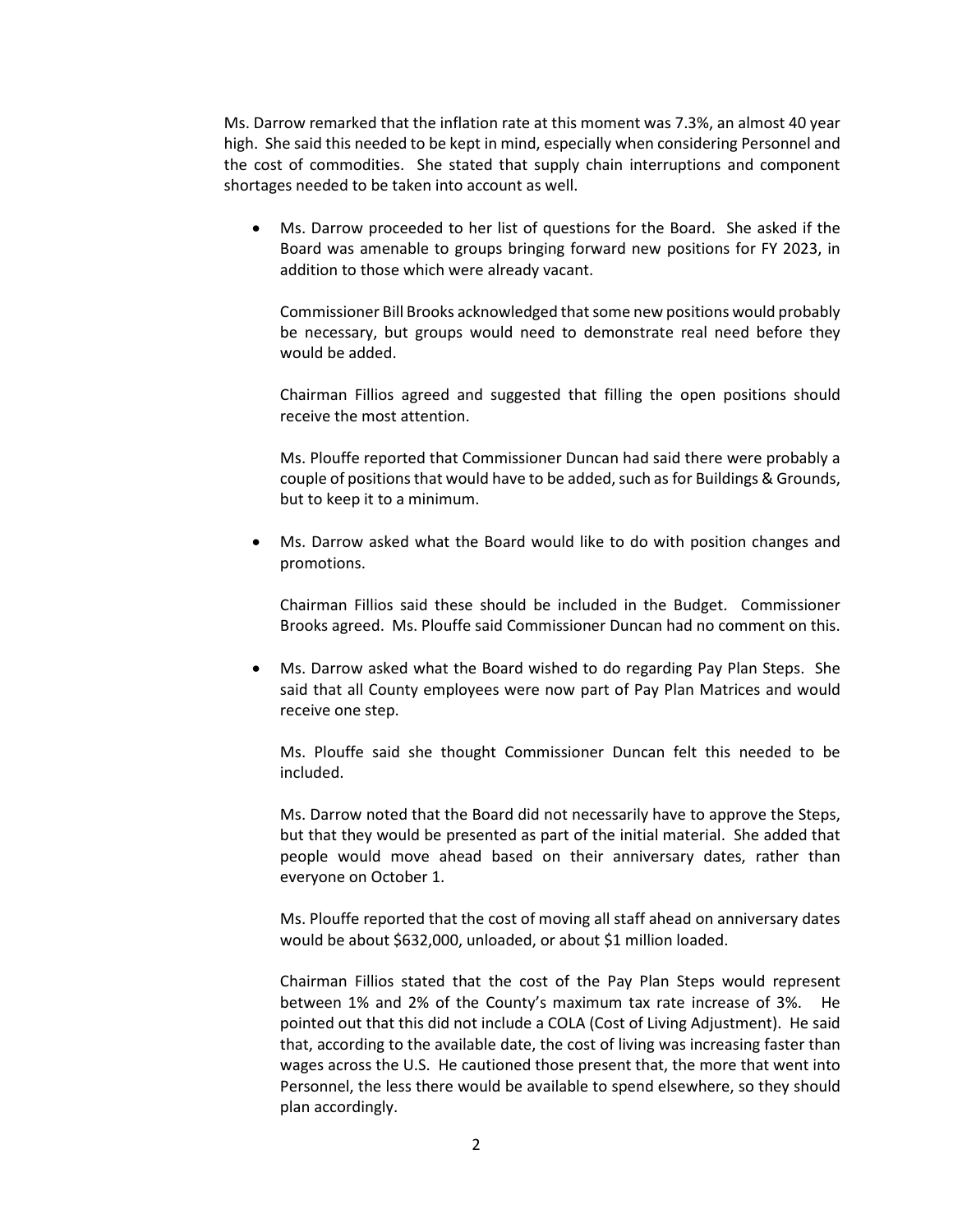Ms. Plouffe remarked that these figures also did not include the current salary study.

Human Resources (HR) Director Sylvia Proud said that they would not have any information available from the salary study until at least the end of February.

Ms. Darrow asked if the Board wished to include COLA in the initial budget calculations and at what percentage.

Ms. Plouffe said she did not have a response from Commissioner Duncan on this. She remarked that she did not think that the annual CPI would be 7%.

Ms. Proud provided details on the increases included in the General Pay Plan Matrix and the Sheriff's Matrix by year.

Ms. Plouffe stated that the important part about including COLA was that it kept the rate within market.

It was generally agreed to wait for the results of the salary study before making a decision about COLA.

• Ms. Darrow asked if the Board wanted an examination made of Overtime Pools, to try to predict what would be needed.

Ms. Plouffe reported that Commissioner Duncan had requested no Overtime Pool increases.

Chairman Fillios asked that an examination be made, but that no decision on increases would be implied. Commissioner Brooks agreed.

Ms. Darrow asked if any other pool increases should be contemplated: Temp. Pool, Holiday Buy Back, etc. She noted that they might want to look at the Sick Leave/Termination Pool, in light of expected retirements.

Chairman Fillios and Commissioner Brooks encouraged her to analyze that as well. Ms. Plouffe said that Commissioner Duncan said she would not favor any increases here.

• Ms. Darrow moved on to On Call Pay and Standby Pay.

Ms. Plouffe said that Commissioner Duncan had said she would not support increases on this. Chairman Fillios agreed. Commissioner Brooks said he would support an increase, but evidently would not have the votes to get it through.

 Ms. Darrow asked how the Board wished to handle bonuses in the upcoming fiscal year.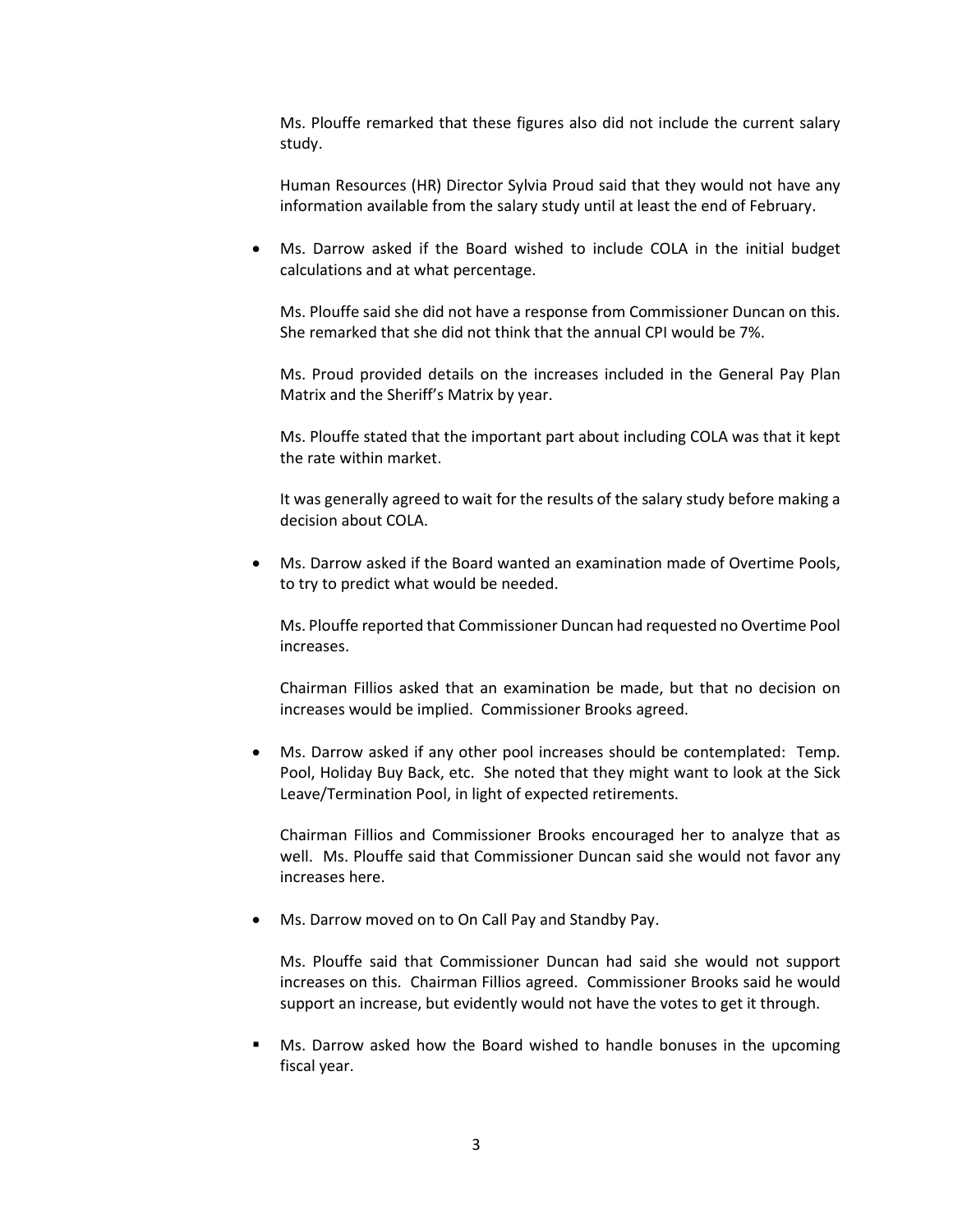Chairman Fillios remarked that this was a difficult topic, since sometimes bonuses were offered when salary increases could not be given.

Chief Deputy Clerk Jennifer Locke said that the County typically looked at salary savings at the end of the year before deciding on bonuses.

Commissioner Brooks said no and added that, if the other things were done correctly, there would be no need of bonuses.

Ms. Plouffe reported that Commissioner Duncan said she would say no also, with the exception of some recognition bonuses.

Chairman Fillios said no, for the time being.

• Ms. Darrow asked whether the Board wanted to consider inclusion of new programs in the budget.

Commissioner Brooks stated he would prefer to see the emphasis placed on Personnel, "A" Budget, rather than new programs. Chairman Fillios agreed.

Ms. Plouffe reported that Commissioner Duncan said she would consider including a new program if it saved time, positions and, ultimately, money.

Ms. Darrow suggested that any new programs be reviewed by the Elected Official and liaison, then, if it would be self-funded or met the criteria, it could be brought forward for Board consideration.

Chairman Fillios indicated that if they found they had more revenue from sources such as URD (Urban Renewal District) closures, these topics could be revisited.

Clerk Brannon remarked that other income such as ARPA (American Rescue Plan Act) funds could be factored in as well. He said the Auditor's Office would try to provide the BOCC with a snapshot of that data much sooner this year.

• Ms. Darrow asked whether the Board would like to start Non-Capital Items at a zero base again this year.

Chairman Fillios and Commissioner Brooks agreed. Ms. Plouffe said Commissioner Duncan had left no comment.

• Ms. Darrow said that everyone was aware that inflation was high. She asked if, when the "B" (Operations) Budget was opened, they wanted to keep it flat for now or have a flat percentage built in for everything.

Commissioner Brooks commented that the increases would be higher in some areas than others and that he would suggest they leave it flat for now.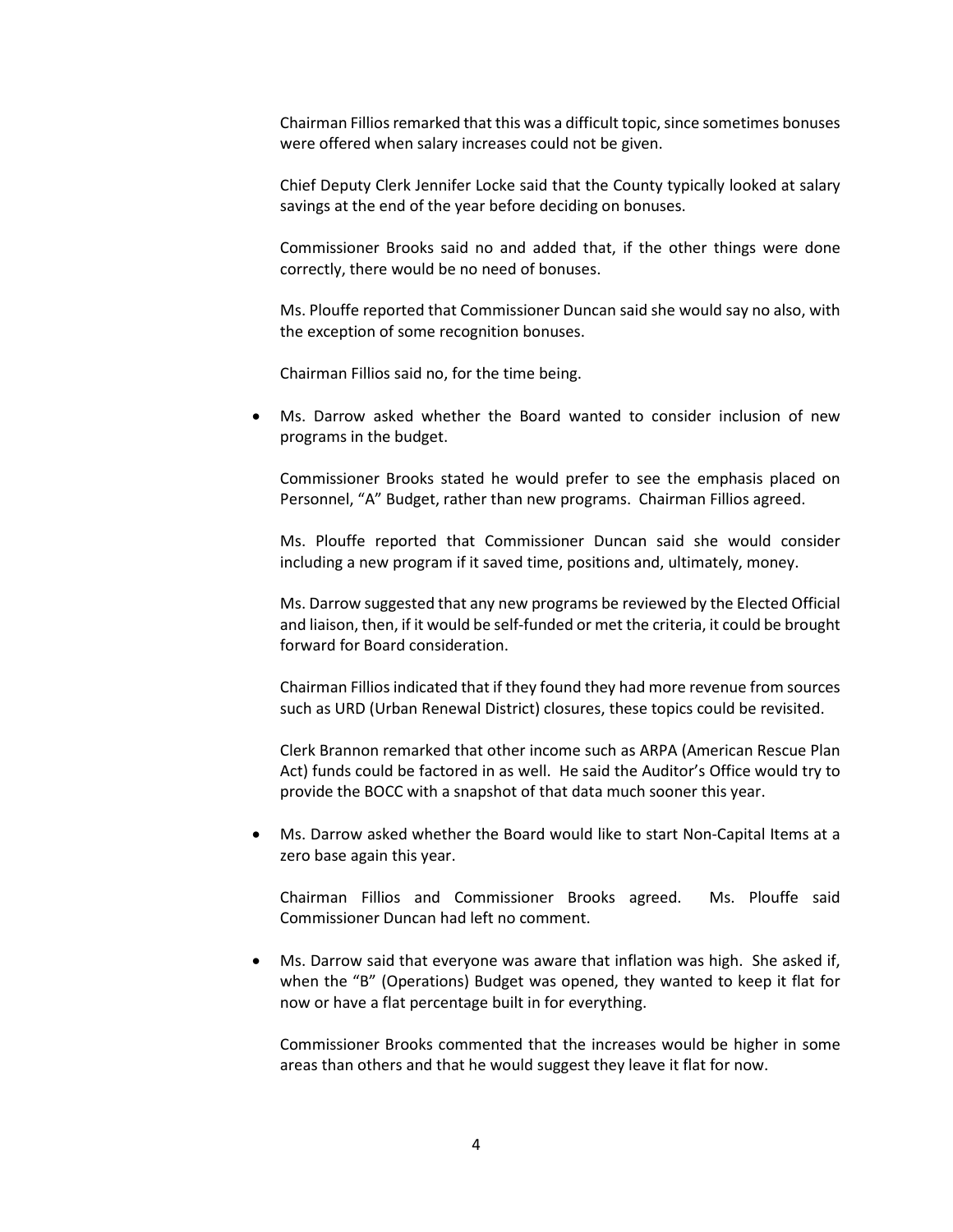Chairman Fillios agreed. Ms. Plouffe did not offer a comment from Commissioner Duncan.

• Ms. Darrow asked if there were any other areas on which the Commissioners wished to address.

Commissioner Brooks said that groups should take a very hard look at travel expenses.

Chairman Fillios agreed and pointed out that so many things were available via Zoom or other sources that travelling might not be as necessary.

Ms. Plouffe said Commissioner Duncan had not left a comment on this.

• Ms. Darrow moved on to discuss Capital Expenditures, "C" Budget. She provided a graphic illustrating the Capital Expenditure trends for each Elected Official and the type of purchases made for the last several years. She suggested this be used as a planning tool.

Commissioner Brooks expressed approval.

Ms. Darrow said she could provide a template for the departments to use and training in its use.

Ms. Plouffe said that Commissioner Duncan's two requested areas of focus were Facilities Expansion and the Salary Study.

• Ms. Darrow asked if there were other areas the BOCC would like considered or excluded. She suggested that each Commissioner discuss these items with their liaison groups.

Commissioner Brooks said he did not approve of the Facilities Expansion. He indicated he thought the County had enough other places to put people. He said they should stick to funding things that were absolutely necessary, but not flinch at the cost of those things.

Chairman Fillios said he wanted the Facilities Expansion project left in.

• Ms. Darrow asked if the Commissioners supported getting the Fleet Management Group back together.

There was general agreement expressed for this.

• In regard to Revenues, Ms. Darrow asked if the Commissioners wanted groups to analyze their fee structures this year.

Chairman Fillios and Commissioner Brooks voiced agreement. Ms. Plouffe said Commissioner Duncan had not left a comment on that.